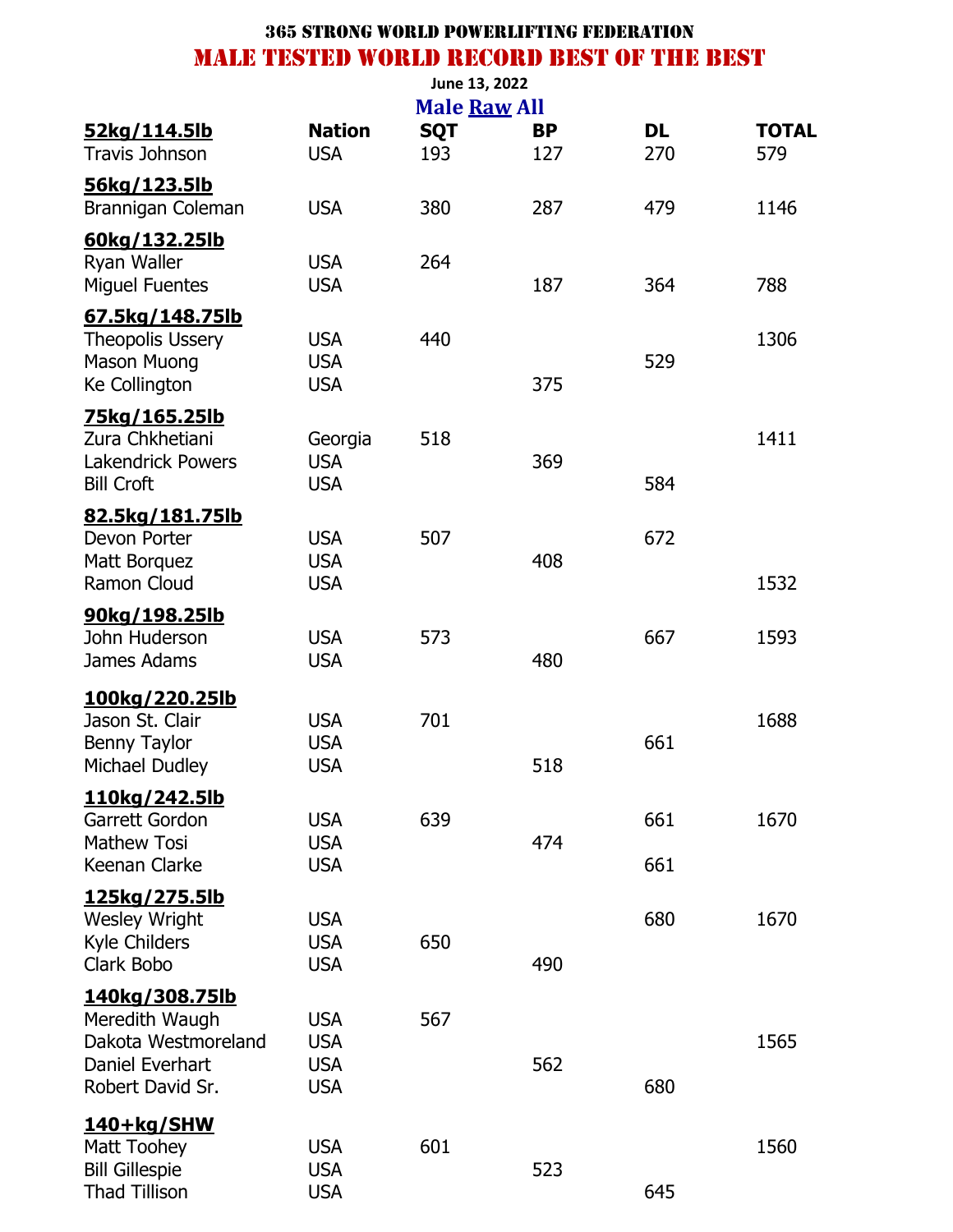|                                                                                      | June 13, 2022                          |                             |                                                        |                  |                      |  |  |  |  |  |
|--------------------------------------------------------------------------------------|----------------------------------------|-----------------------------|--------------------------------------------------------|------------------|----------------------|--|--|--|--|--|
| <u>67.5kg/148.75lb</u><br>Joshua Sisk                                                | <b>Nation</b><br><b>USA</b>            | <b>SQT</b><br>402           | <b>Male Raw - Junior (20-23) Division</b><br><b>BP</b> | <b>DL</b><br>479 | <b>TOTAL</b><br>1108 |  |  |  |  |  |
| Chris Macera                                                                         | <b>USA</b>                             |                             | 314                                                    |                  |                      |  |  |  |  |  |
| <u>75kg/165.25lb</u><br><b>Guy McNeill</b><br>Cameron Cochran<br><b>Mason Muong</b>  | <b>USA</b><br><b>USA</b><br><b>USA</b> | 441                         | 358                                                    | 518              | 1256                 |  |  |  |  |  |
| 82.5kg/181.75lb<br>Devon Porter<br><b>Zack Viers</b>                                 | <b>USA</b><br><b>USA</b>               | 507                         | 430                                                    | 672              | 1499                 |  |  |  |  |  |
| 90kg/198.25lb<br>Corey McManus<br>Evan Kardon<br>Jamaris Davis                       | <b>USA</b><br><b>USA</b><br><b>USA</b> | 523                         | 408                                                    | 705              | 1460                 |  |  |  |  |  |
| 100kg/220.25lb<br><b>Charles Heffner</b><br>Takodta Gibson<br><b>Cameron Dickens</b> | <b>USA</b><br><b>USA</b><br><b>USA</b> | 612                         | 375<br>375                                             | 700              | 1675                 |  |  |  |  |  |
| <u>110kg/242.5lb</u><br>Fayiz Dabdoub<br>Parker McCann<br>Jeremiah Makowski          | <b>USA</b><br><b>USA</b><br><b>USA</b> | 568                         | 375                                                    | 628              | 1466                 |  |  |  |  |  |
| 125kg/275.5lb<br>Jake Schopp<br>Moses Alwood<br><b>Tyler Collins</b>                 | <b>USA</b><br><b>USA</b><br><b>USA</b> | 524                         | 475                                                    | 551              | 1361                 |  |  |  |  |  |
| 140kg/308.75lb<br>Meredith Waugh<br>Ethan Burge<br>Drew Howard                       | <b>USA</b><br><b>USA</b><br><b>USA</b> | 568                         | 430                                                    | 645              | 1539                 |  |  |  |  |  |
| <u>140+kg/SHW</u><br><b>Ray Stutts</b><br><b>Bryce Moore</b>                         | <b>USA</b><br><b>USA</b>               | 513                         | 441                                                    |                  |                      |  |  |  |  |  |
|                                                                                      |                                        | <b>Male Raw Classic All</b> |                                                        |                  |                      |  |  |  |  |  |
| 52kg/114.5lb<br>Travis Johnson                                                       | <b>USA</b>                             |                             | 127                                                    |                  |                      |  |  |  |  |  |
| <u>56kg/123.5lb</u><br>Brannigan Coleman<br>Ryan Waller                              | <b>USA</b><br><b>USA</b>               |                             | 287                                                    | 231              |                      |  |  |  |  |  |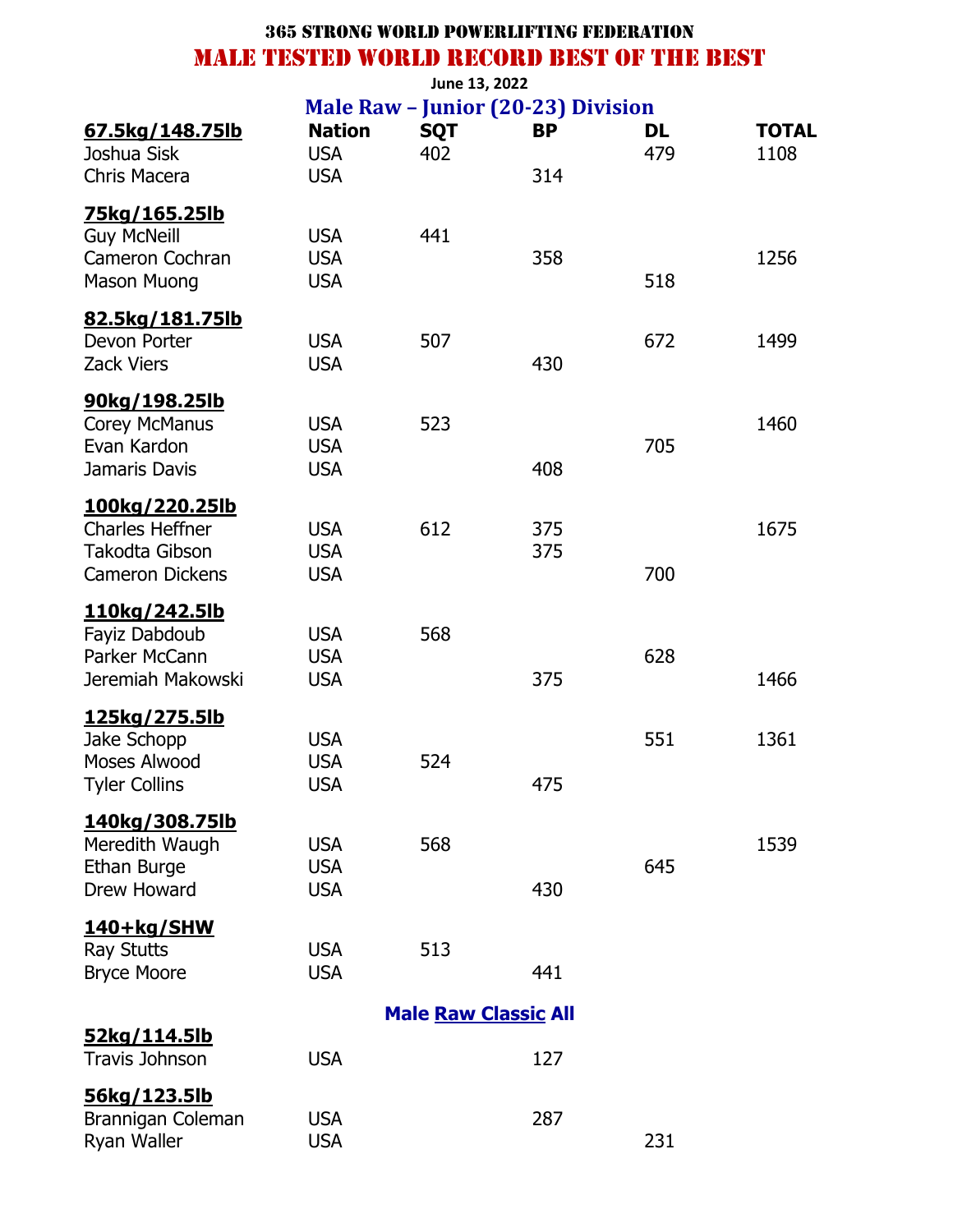|                                                                       |                             | June 13, 2022 |                                                         |           |              |
|-----------------------------------------------------------------------|-----------------------------|---------------|---------------------------------------------------------|-----------|--------------|
| <u>60kg/132.25lb</u><br>Zach Ozenbaugh                                | <b>Nation</b><br><b>USA</b> | <b>SQT</b>    | <b>BP</b>                                               | DL<br>325 | <b>TOTAL</b> |
| <b>Miguel Fuentes</b>                                                 | <b>USA</b>                  |               | 187                                                     |           |              |
| <u>67.5kg/148.75lb</u><br>Givi Margvelashvili<br><b>Ke Collington</b> | Georgia<br><b>USA</b>       | 441           | 375                                                     | 512       | 1273         |
|                                                                       |                             |               |                                                         |           |              |
| <u>75kg/165.25lb</u><br>Dylan Osborne<br><b>Lakendrick Powers</b>     | <b>USA</b><br><b>USA</b>    | 502           | 369                                                     | 535       | 1346         |
| 82.5kg/181.75lb                                                       |                             |               |                                                         |           |              |
| Randy Rabon<br>Matt Borguez                                           | <b>USA</b><br><b>USA</b>    | 628           | 408                                                     | 579       | 1543         |
| <u>90kg/198.25lb</u>                                                  |                             |               |                                                         |           |              |
| <b>Brandon Arthur</b><br>James Adams                                  | <b>USA</b><br><b>USA</b>    | 683           | 480                                                     |           | 1692         |
| Mike Edwards                                                          | <b>USA</b>                  |               |                                                         | 650       |              |
| <u>100kg/220.25lb</u><br>Matt Goodnight                               | <b>USA</b>                  |               |                                                         |           | 1549         |
| <b>Brandon Stegall</b>                                                | <b>USA</b>                  | 617           |                                                         |           |              |
| Benny Taylor                                                          | <b>USA</b>                  |               |                                                         | 661       |              |
| Michael Dudley                                                        | <b>USA</b>                  |               | 518                                                     |           |              |
| <u>110kg/242.5lb</u>                                                  |                             |               |                                                         |           |              |
| <b>Andrew Hause</b>                                                   | <b>USA</b>                  | 700           |                                                         | 650       | 1735         |
| <b>Mathew Tosi</b>                                                    | <b>USA</b>                  |               | 474                                                     |           |              |
| <u>125kg/275.5lb</u>                                                  |                             |               |                                                         |           |              |
| <b>Bryant Dilda</b>                                                   | <b>USA</b>                  | 727           |                                                         |           |              |
| Clark Bobo                                                            | <b>USA</b>                  |               | 490                                                     |           |              |
| Caleb Stephens                                                        | <b>USA</b>                  |               |                                                         | 760       | 1830         |
| <u>140kg/308.75lb</u>                                                 |                             |               |                                                         |           |              |
| Daniel Everhart                                                       | <b>USA</b>                  |               | 562                                                     |           | 2006         |
| Johnathon Rigsby                                                      | <b>USA</b>                  | 777           |                                                         | 700       |              |
| 140+kg/SHW                                                            |                             |               |                                                         |           |              |
| Justin Cable                                                          | <b>USA</b>                  |               |                                                         | 623       |              |
| <b>Bryce Moore</b>                                                    | <b>USA</b>                  | 595           |                                                         |           | 1598         |
| <b>Bill Gillespie</b>                                                 | <b>USA</b>                  |               | 523                                                     |           |              |
|                                                                       |                             |               |                                                         |           |              |
| 67.5kg/148.75lb                                                       | <b>Nation</b>               | <b>SQT</b>    | Male Raw Classic - Junior (20-23) Division<br><b>BP</b> | DL        | <b>TOTAL</b> |
| Chris Macera                                                          | <b>USA</b>                  |               | 314                                                     |           |              |
| <u>75kg/165.25lb</u>                                                  |                             |               |                                                         |           |              |
| Dylan Osborne                                                         | <b>USA</b>                  | 502           |                                                         | 535       | 1346         |
| Cameron Cochran                                                       | <b>USA</b>                  |               | 358                                                     |           |              |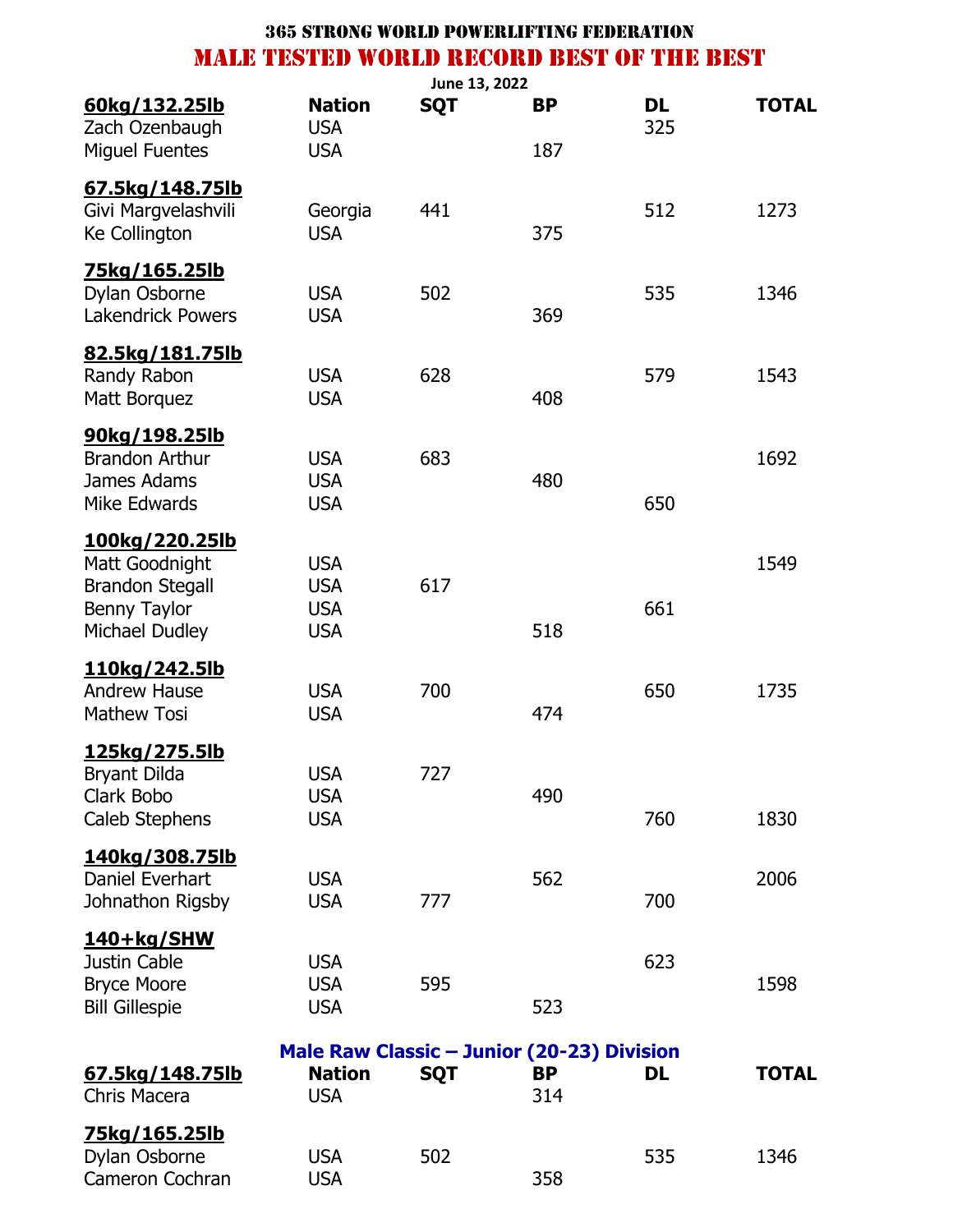|                                              |                             | June 13, 2022              |           |           |                      |
|----------------------------------------------|-----------------------------|----------------------------|-----------|-----------|----------------------|
| 82.5kg/181.75lb<br><b>Rhys Cowling</b>       | <b>Nation</b><br><b>USA</b> | <b>SQT</b><br>495          | <b>BP</b> | DL<br>520 | <b>TOTAL</b><br>1345 |
| <b>Zack Viers</b>                            | <b>USA</b>                  |                            | 430       |           |                      |
| <u>90kg/198.25lb</u>                         |                             |                            |           |           |                      |
| Jamaris Davis                                | <b>USA</b>                  | 628                        | 408       | 639       | 1675                 |
| <b>Chad Faria</b>                            | <b>USA</b>                  | 551                        |           |           |                      |
| <b>Tanner Huntley</b>                        | <b>USA</b>                  |                            |           | 606       |                      |
| <u>100kg/220.25lb</u>                        |                             |                            |           |           |                      |
| David Luu                                    | <b>USA</b>                  | 562                        |           |           |                      |
| Edwin Byler                                  | <b>USA</b>                  | 562                        |           |           | 1466                 |
| <b>Damien Cross</b><br><b>Charles Hefner</b> | <b>USA</b><br><b>USA</b>    |                            | 375       | 584       |                      |
|                                              |                             |                            |           |           |                      |
| <u>110kg/242.5lb</u>                         |                             |                            |           |           |                      |
| Jordan Richardson                            | <b>USA</b>                  | 656                        |           | 584       | 1560                 |
| Jeremiah Makowski                            | <b>USA</b>                  |                            | 375       |           |                      |
| <u>125kg/275.5lb</u>                         |                             |                            |           |           |                      |
| Alexander Wolke                              | <b>USA</b>                  | 507                        |           | 562       | 1449                 |
| <b>Tyler Collins</b>                         | <b>USA</b>                  |                            | 475       |           |                      |
| 140kg/308.75lb                               |                             |                            |           |           |                      |
| Kevin Hall                                   | <b>USA</b>                  | 490                        |           | 610       | 1425                 |
| Drew Howard                                  | <b>USA</b>                  |                            | 430       |           |                      |
| <u>140+/SHW</u>                              |                             |                            |           |           |                      |
| <b>Bryce Moore</b>                           | <b>USA</b>                  | 595                        | 441       |           | 1598                 |
| Gabriel Jackson                              | <b>USA</b>                  |                            |           | 568       |                      |
|                                              |                             | <b>Male Single-Ply All</b> |           |           |                      |
| 82.5kg/181.75lb                              | <b>Nation</b>               | SQT                        | ВP        | DL        | TOTAL                |
| Joe Fazio                                    | <b>USA</b>                  | 623                        |           | 601       |                      |
| <b>Zack Viers</b>                            | <b>USA</b>                  |                            | 413       |           |                      |
| 90kg/198.25lb                                |                             |                            |           |           |                      |
| Jared Morey                                  | <b>USA</b>                  | 573                        |           | 650       | 1676                 |
| Lucas Pribble                                | <b>USA</b>                  |                            | 551       |           |                      |
| 100kg/220.25lb                               |                             |                            |           |           |                      |
| Jim Burton                                   | <b>USA</b>                  | 579                        |           | 573       | 1571                 |
| Jacob French                                 | <b>USA</b>                  |                            | 562       |           |                      |
| <u>110kg/242.5lb</u>                         |                             |                            |           |           |                      |
| Jim Burton                                   | <b>USA</b>                  | 579                        |           |           |                      |
| <b>Willis Lewis</b>                          | <b>USA</b>                  |                            |           | 670       | 1600                 |
| <b>Chuck Ayers</b>                           | <b>USA</b>                  |                            | 452       |           |                      |
| <u>125kg/275.5lb</u>                         |                             |                            |           |           |                      |
| <b>Barron Henderson</b>                      | <b>USA</b>                  | 800                        |           | 680       | 1865                 |
| Justin Ridenhour                             | <b>USA</b>                  |                            | 667       |           |                      |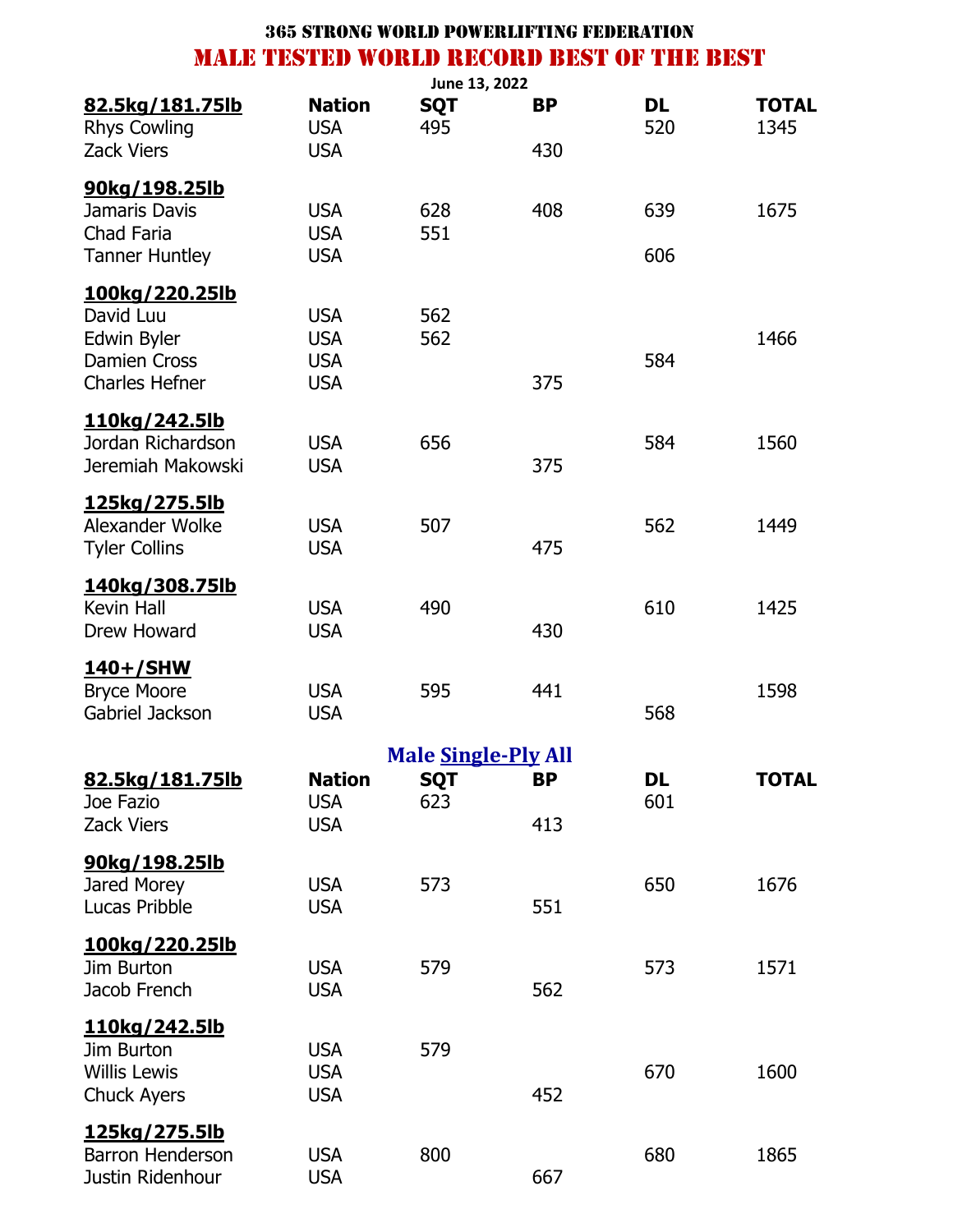|                                                                      |                                           | June 13, 2022             |      |     |      |
|----------------------------------------------------------------------|-------------------------------------------|---------------------------|------|-----|------|
| <u>140kg/308.75lb</u><br>Justin Ridenhour<br>Duncan Hundley          | <b>USA</b><br><b>USA</b>                  | 656                       | 926  | 551 | 1863 |
| <u>140+/SHW</u><br><b>Harold Collins</b><br>Jussi Kananen            | <b>USA</b><br>Finland                     | 799                       | 582  | 617 | 1835 |
|                                                                      | Male Single-Ply - Junior (20-23) Division |                           |      |     |      |
| 82.5kg/181.75lb<br><b>Zack Viers</b>                                 | <b>USA</b>                                |                           | 441  |     |      |
| <u>10125kg/275.5lb</u><br><b>Barron Henderson</b>                    | <b>USA</b>                                | 800                       |      | 680 | 1865 |
| Okg/220.25lb<br>Jacob French                                         | <b>USA</b>                                |                           | 562  |     |      |
| <u>125kg/275.5lb</u><br>Seyoum Francis                               | <b>USA</b>                                | 507                       | 309  | 507 | 1323 |
| <u>140kg/308.75lb</u><br>Duncan Hundley                              | <b>USA</b>                                |                           | 926  |     |      |
|                                                                      |                                           | <b>Male Multi-Ply All</b> |      |     |      |
| <u>75kg/165.25lb</u><br><b>Miguel Fuentes</b>                        | <b>USA</b>                                | 457                       | 287  | 391 | 1135 |
| 82.5kg/181.75lb<br>Chris Williamson<br><b>Scott Terry</b>            | <b>USA</b><br><b>USA</b>                  | 560                       | 606  | 485 | 1335 |
| 90kg/198.25lb<br>Jordan Fender                                       | <b>USA</b>                                | 849                       | 568  | 650 | 2067 |
| <u>100kg/220.25lb</u><br>Lucas Pribble                               | <b>USA</b>                                |                           | 733  |     |      |
| 110kg/242.5lb<br>Ben Batson<br>Joe Abramovitz<br><b>Willis Lewis</b> | <b>USA</b><br><b>USA</b><br><b>USA</b>    | 722                       | 705  | 675 | 1830 |
| 125kg/275.5lb<br>Nathan Hardy                                        | <b>USA</b>                                | 953                       | 617  | 683 | 2254 |
| <u>140kg/308.75</u><br>Duncan Hundley<br><b>Bill Gillespie</b>       | <b>USA</b><br><b>USA</b>                  | 1135                      | 1053 | 672 | 2712 |
| 140+kg/SHW<br><b>Bill Gillespie</b>                                  | <b>USA</b>                                |                           | 1130 |     |      |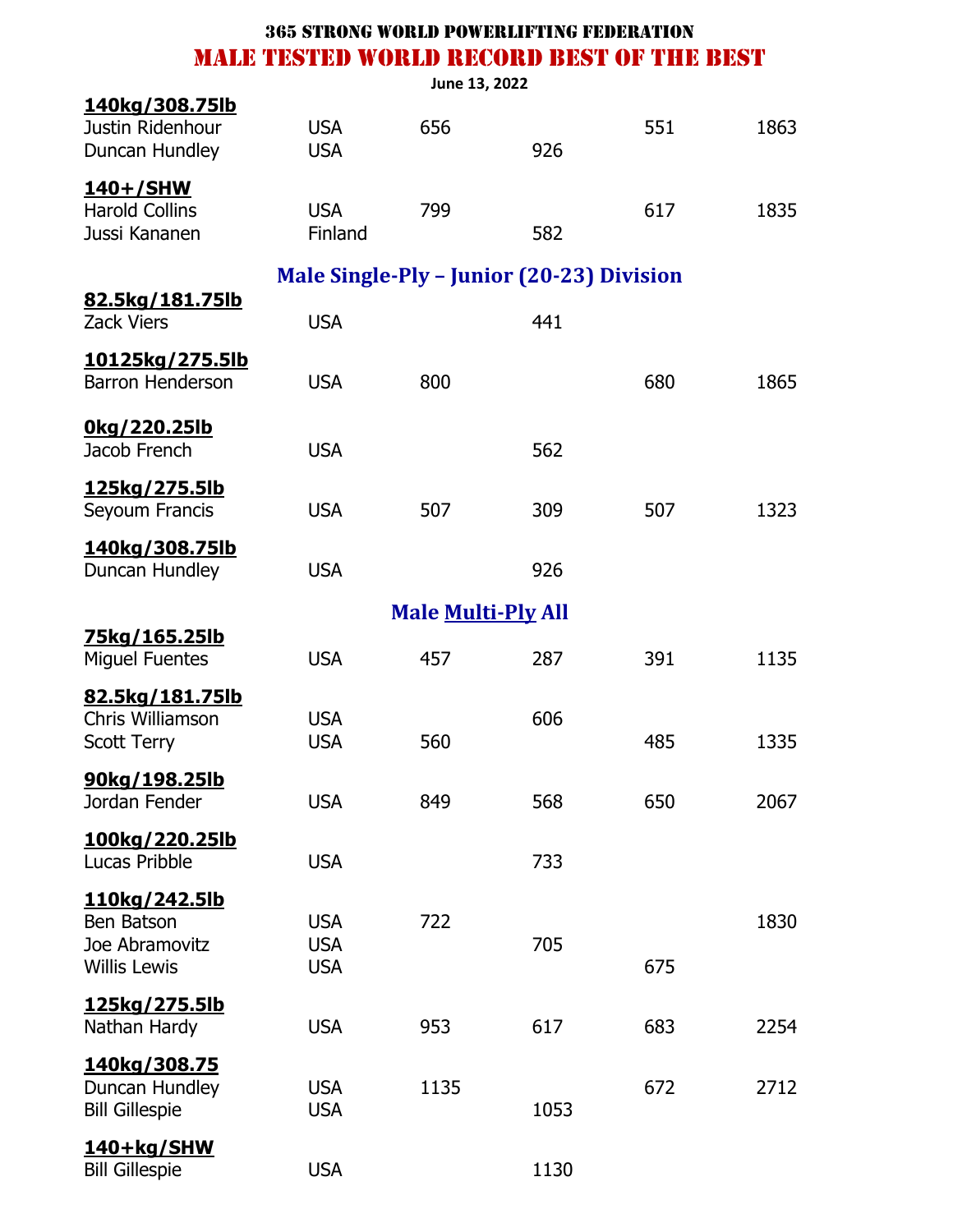**June 13, 2022 Male Multi-Ply – Junior (20-23) Division**

| 75kg/165.25lb                                                                  |                                                                        |                   |                  |                  |                     |
|--------------------------------------------------------------------------------|------------------------------------------------------------------------|-------------------|------------------|------------------|---------------------|
| Matt Gabbey                                                                    | <b>USA</b>                                                             | 441               | 220              | 375              | 1036                |
| 100kg/220.25lb<br>Dillon Typhair                                               | <b>USA</b>                                                             | 468               |                  | 529              |                     |
| <u>110kg/242.5lb</u><br>Ben Batson<br>Joe Abramovitze<br>Greyson Williams      | <b>USA</b><br><b>USA</b><br><b>USA</b>                                 | 722               | 672<br>672       | 606              | 1830                |
| 140kg/308.75<br>Duncan Hundley                                                 | <b>USA</b>                                                             | 1135              | 904              | 672              | 2712                |
| 140+kg/SHW<br><b>Rich Stanley</b>                                              | <b>USA</b>                                                             |                   | 650              |                  |                     |
| 60kg/132.25lb<br>Prab Kuppusamy                                                | Male Sub-Masters (35-39) - Raw Division<br><b>Nation</b><br><b>USA</b> | <b>SQT</b><br>231 | <b>BP</b><br>171 | <b>DL</b><br>325 | <b>TOTAL</b><br>727 |
| 67.5kg/148.75lb<br><b>Theopolis Ussery</b>                                     | <b>USA</b>                                                             | 441               | 342              | 523              | 1306                |
| <u>75kg/165.25lb</u><br>Zura Chkhetiani<br><b>Lakendrick Powers</b>            | Georgia                                                                | 518               | 369              | 529              | 1411                |
| 82.5kg/181.75lb<br><b>Rickey Chapman</b><br><b>Brian Welch</b><br>Ron Rushing  | <b>USA</b><br><b>USA</b><br><b>USA</b>                                 | 430               | 386              | 530              | 1240                |
| 90kg/198.25lb<br>Corey McManus<br><b>Thomas Samaha</b><br>James Adams          | <b>USA</b><br><b>USA</b><br><b>USA</b>                                 | 402               | 480              | 540              | 1365                |
| <u>100kg/220.25lb</u><br><b>Burt Conley</b><br>Louis Batchelor<br>Benny Taylor | <b>USA</b><br><b>USA</b><br><b>USA</b>                                 | 573               | 402              | 661              | 1516                |
| <u>110kg/242.5lb</u><br><b>Mathew Tosi</b>                                     | <b>USA</b>                                                             | 540               | 474              | 606              | 1620                |
| <u>125kg/275.5lb</u><br><b>Wesley Wright</b><br>Clark Bobo                     | <b>USA</b><br><b>USA</b>                                               | 555               | 465              | 680              | 1670                |
| <u>140kg/308.75</u><br><b>Dylan Dukes</b>                                      | <b>USA</b>                                                             | 390               |                  |                  | 1240                |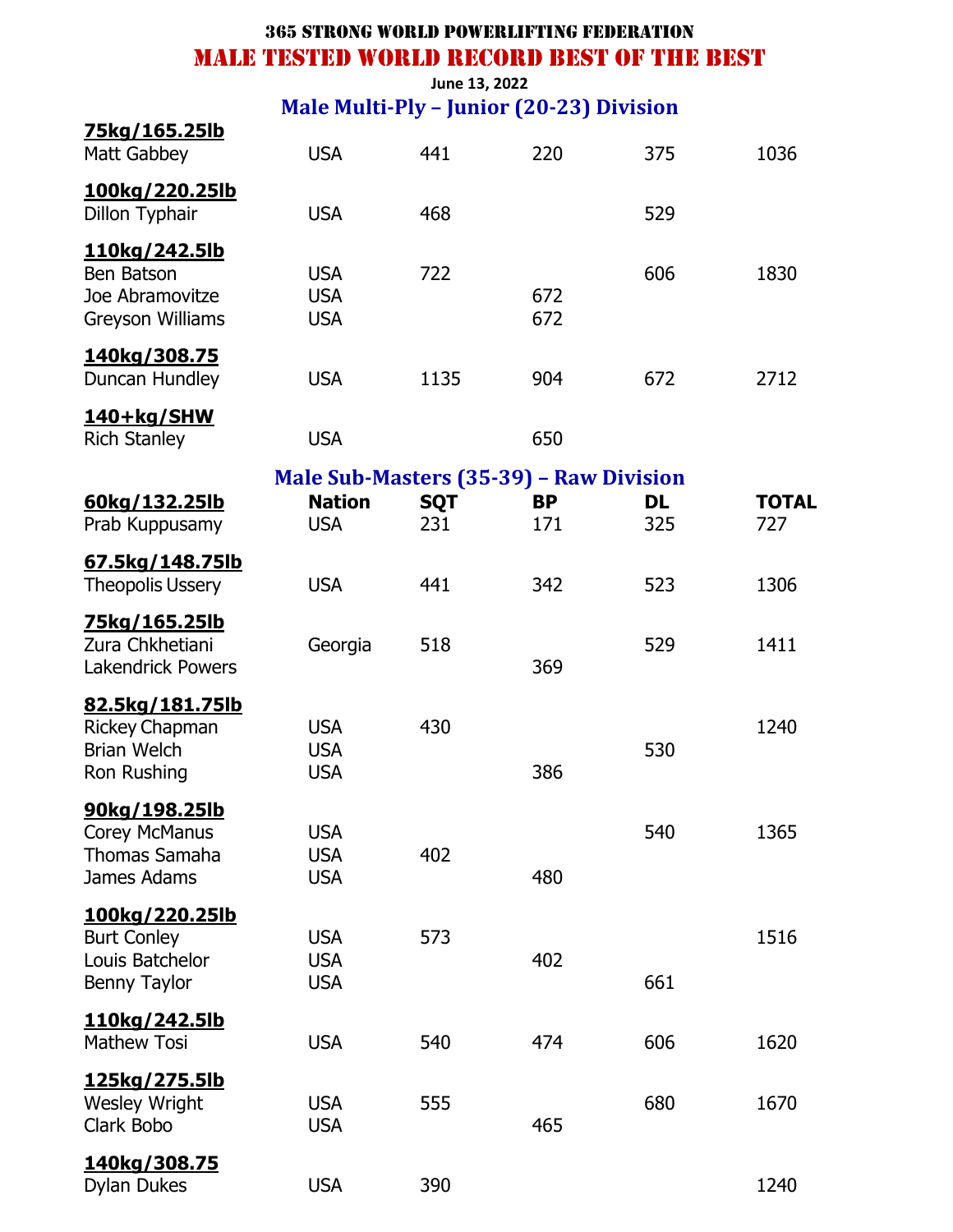|                                                                          |                                                 | June 13, 2022     |           |                  |                     |
|--------------------------------------------------------------------------|-------------------------------------------------|-------------------|-----------|------------------|---------------------|
| Will Postlethwait                                                        | <b>USA</b>                                      |                   | 386       | 551              |                     |
| 140+kg/SHW<br><b>Robert Doll</b>                                         | <b>USA</b>                                      | 678               | 507       | 678              | 1863                |
|                                                                          | Male Sub-Masters (35-39) - Raw Classic Division |                   |           |                  |                     |
| <u>75kg/165.25lb</u><br><b>James McManus</b>                             | <b>Nation</b><br><b>USA</b>                     | <b>SQT</b><br>270 | <b>BP</b> | <b>DL</b><br>342 | <b>TOTAL</b><br>838 |
| <b>Lakendrick Powers</b>                                                 | <b>USA</b>                                      |                   | 369       |                  |                     |
| 82.5kg/181.75lb<br>Ron Rushing                                           | <b>USA</b>                                      |                   | 386       | 551              | 1444                |
| Allen Pearce                                                             | <b>USA</b>                                      | 518               |           |                  |                     |
| 90kg/198.25lb<br>Marty West<br>James Adams                               | <b>USA</b>                                      | 501               | 480       | 573              | 1372                |
| <u>100kg/220.25lb</u><br><b>Chris Anderson</b>                           | <b>USA</b>                                      | 639               | 408       | 639              | 1686                |
| 110kg/242.5lb<br><b>Scott Metcalf</b><br>Jarvis Pickens                  | <b>USA</b><br><b>USA</b>                        | 705               | 446       | 705<br>705       | 1813                |
| <u>125kg/275.5lb</u><br>Jonathan Batchelor<br>Allen Rogers<br>Clark Bobo | <b>USA</b><br><b>USA</b><br><b>USA</b>          | 573               | 465       | 601              | 1543                |
| 140kg/308.75<br>Joshua Hodsen<br>Jason Cantrell                          | <b>USA</b><br><b>USA</b>                        | 601               | 475       | 580              | 1615                |
| <u>140+kg/SHW</u><br>Kevin Hall<br><b>Robert Doll</b>                    | <b>USA</b>                                      | 612               | 507       | 711              | 1764                |
|                                                                          | Male Sub-Masters (35-39) – Single-ply Division  |                   |           |                  |                     |
| 75kg/165.25lb<br><b>Dustin McClure</b>                                   | <b>USA</b>                                      |                   | 408       |                  |                     |
| <u>82.5kg/181.75lb</u><br><b>Dustin McClure</b>                          | <b>USA</b>                                      |                   | 430       |                  |                     |
| <u>90kg/198.25lb</u><br>Jared Morey                                      | <b>USA</b>                                      | 573               | 452       | 650              | 1675                |
| <u>100kg/220.25lb</u><br>Jim Burton<br>Jadah Metcalf                     | <b>USA</b><br><b>USA</b>                        | 579               | 419       | 573<br>573       | 1571                |
| <u>110kg/242.5lb</u>                                                     |                                                 |                   |           |                  |                     |

Ryan Farnham USA 623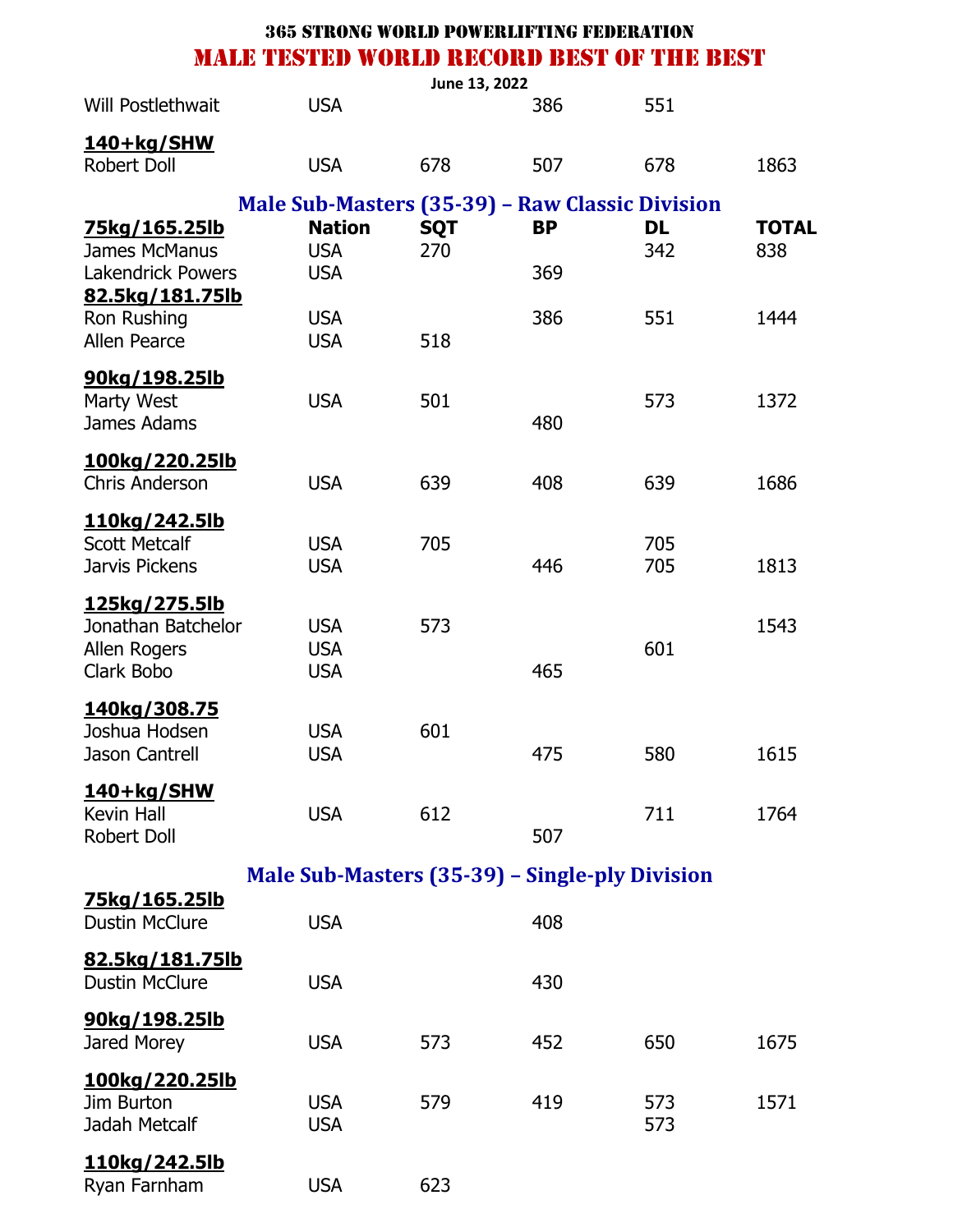|                                                                            |                                                                                            | <b>365 STRONG WORLD POWERLIFTING FEDERATION</b> |                                                                    |     |                         |     |                   |     |                          |      |                    |
|----------------------------------------------------------------------------|--------------------------------------------------------------------------------------------|-------------------------------------------------|--------------------------------------------------------------------|-----|-------------------------|-----|-------------------|-----|--------------------------|------|--------------------|
|                                                                            | MALE TESTED WORLD RECORD BEST OF THE BEST                                                  |                                                 |                                                                    |     |                         |     |                   |     |                          |      |                    |
| <b>LB Bullins</b><br>Jim Burton                                            |                                                                                            | <b>USA</b><br><b>USA</b>                        |                                                                    |     | June 13, 2022           | 562 |                   | 573 |                          | 1549 |                    |
|                                                                            | 140+kg/SHW<br>Jussi Kananen                                                                | Finland                                         |                                                                    |     |                         | 582 |                   |     |                          |      |                    |
|                                                                            |                                                                                            | Male Sub-Masters (35-39) – Multi-ply Division   |                                                                    |     |                         |     |                   |     |                          |      |                    |
| DJ Mooe                                                                    | 82.5kg/181.75lb                                                                            | <b>USA</b>                                      |                                                                    |     |                         | 369 |                   |     |                          |      |                    |
|                                                                            | 100kg/220.25lb<br>Bryan Beanland                                                           | <b>USA</b>                                      |                                                                    | 876 |                         | 656 |                   | 661 |                          | 2193 |                    |
|                                                                            | 125kg/275.5lb<br><b>Barron Henderson</b><br>Shaun Asher                                    | <b>USA</b><br><b>USA</b>                        |                                                                    | 750 |                         | 501 |                   | 680 |                          | 1820 |                    |
|                                                                            | <u>140kg/308.75</u><br>Chris Young                                                         | <b>USA</b>                                      |                                                                    | 882 |                         | 529 |                   | 628 |                          | 2001 |                    |
|                                                                            | 140+kg/SHW<br>Dennis Wright                                                                | <b>USA</b>                                      |                                                                    |     |                         | 700 |                   |     |                          |      |                    |
|                                                                            |                                                                                            |                                                 |                                                                    |     | <b>Male Masters All</b> |     |                   |     |                          |      |                    |
|                                                                            | M1-40-44, M2-45-49, M3-50-54, M4-55-59, M5-60-64, M6-65-69, M7-70-74, M8-75-79             |                                                 |                                                                    |     |                         |     |                   |     |                          |      |                    |
| <u>Div.</u><br>M1                                                          | 56kg/123.5lb<br>Everett Lopez                                                              | R.                                              | <b>Gear Nation</b><br><b>USA</b>                                   |     | <b>SQT</b>              |     | <b>BP</b><br>149  |     | <b>DL</b>                |      | <b>TOTAL</b>       |
| <u>Div.</u><br>M5                                                          | 60kg/132.2lb<br><b>Timothy Bailey</b>                                                      | R                                               | <b>USA</b>                                                         |     | 138                     |     | 121               |     | 220                      |      | 479                |
|                                                                            | <u>75kg/165.25lb</u>                                                                       |                                                 |                                                                    |     |                         |     |                   |     |                          |      |                    |
| M1<br>M1<br>M1                                                             | Chris Blanchard<br>Lamont Keenon<br>George Shelby                                          | R<br>R<br>R                                     | <b>USA</b><br><b>USA</b><br><b>USA</b>                             |     | 331                     |     | 320               |     | 391                      |      | 920                |
| M1<br>M <sub>3</sub><br>M4                                                 | George Shelby<br><b>Patrick Mackin</b><br><b>Bill Croft</b>                                | <b>RC</b><br>R<br>R                             | <b>USA</b><br><b>USA</b><br><b>USA</b>                             |     | 325                     |     | 320               |     | 402<br>584               |      | 942                |
| M4<br>M <sub>5</sub><br>M6                                                 | Dorsey Thomas<br><b>Tommy Pardue</b><br><b>Tommy Pardue</b>                                | <b>RC</b><br>R<br><b>RC</b>                     | <b>USA</b><br><b>USA</b><br><b>USA</b>                             |     | 308<br>336<br>391       |     | 231<br>215<br>220 |     | 402<br>408               |      | 733<br>953<br>1019 |
|                                                                            | 82.5kg/181.75lb                                                                            |                                                 |                                                                    |     |                         |     |                   |     |                          |      |                    |
| M1<br>M1<br>M <sub>2</sub><br>M <sub>2</sub>                               | <b>Dustin McClure</b><br>Chris Williamson<br><b>Scott Terry</b><br>Mfon Akpan              | <b>MP</b><br><b>MP</b><br><b>MP</b><br>R        | <b>USA</b><br><b>USA</b><br><b>USA</b><br><b>USA</b>               |     | 560<br>347              |     | 606<br>290<br>281 |     | 441<br>485<br>441        |      | 1335<br>1058       |
| M <sub>3</sub><br>M4<br>M <sub>5</sub><br>M <sub>5</sub><br>M <sub>8</sub> | Michael Brickhill<br>Joe Plyler<br><b>Tim Metcalf</b><br><b>Chet Peters</b><br>Pete Miller | R<br>R<br>R<br>R<br>R                           | <b>USA</b><br><b>USA</b><br><b>USA</b><br><b>USA</b><br><b>USA</b> |     | 391                     |     | 220<br>265<br>226 |     | 435<br>320<br>342<br>347 |      | 1086               |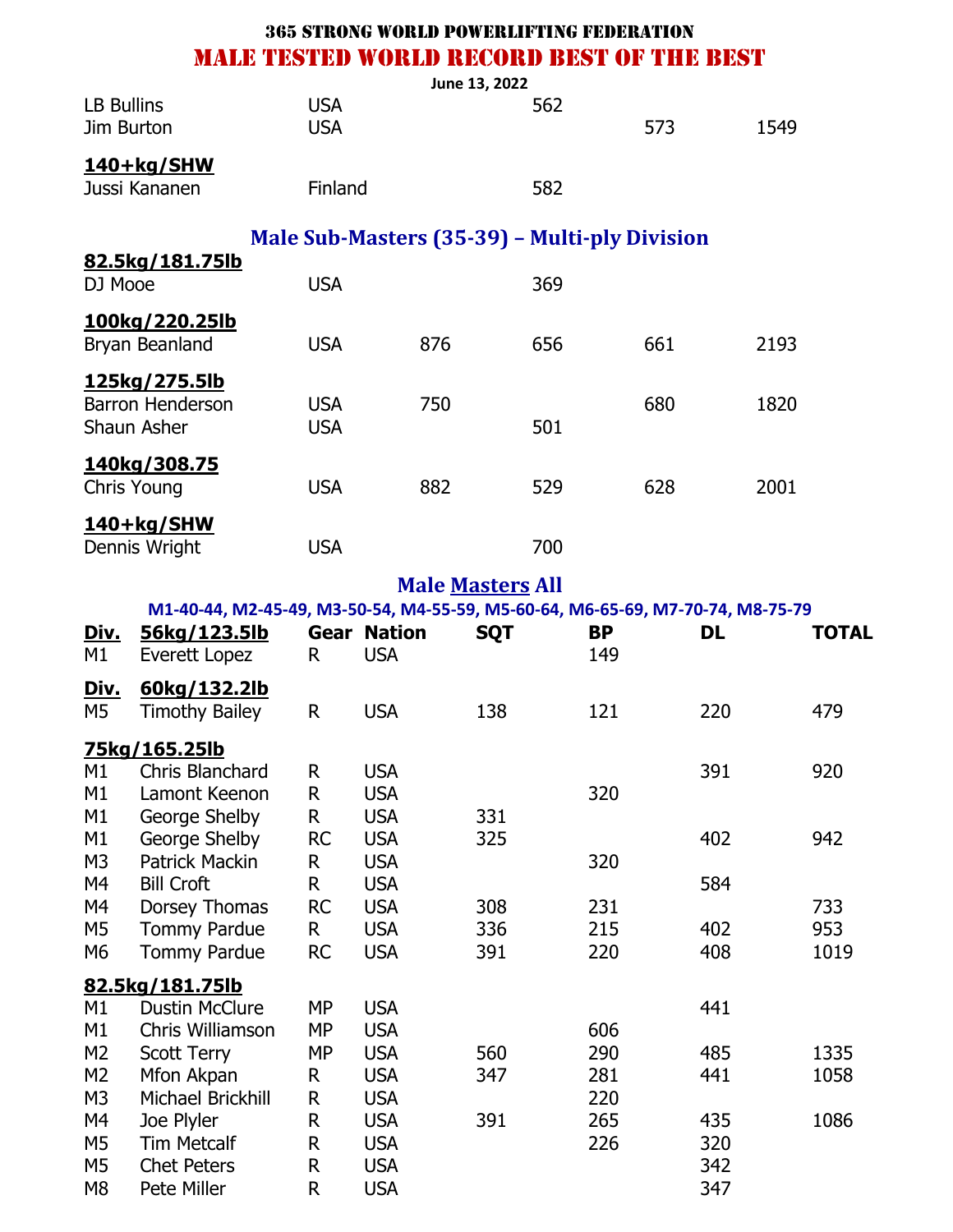|                |                                      |                   |                             | June 13, 2022 |                  |           |              |
|----------------|--------------------------------------|-------------------|-----------------------------|---------------|------------------|-----------|--------------|
| M <sub>9</sub> | Jeff Guller                          | <b>SP</b>         | <b>USA</b>                  |               | 204              | 264       |              |
|                | 90kg/198.25lb                        |                   |                             |               |                  |           |              |
| M1             | <b>Corey McManus</b>                 | R                 | <b>USA</b>                  | 545           |                  |           | 1504         |
| M1             | Demetrius Neal                       | R                 | <b>USA</b>                  |               | 430              | 584       |              |
| M1             | Johnny Horne                         | <b>RC</b>         | <b>USA</b>                  | 419           |                  | 446       | 1130         |
| M1             | <b>Chase Pardue</b>                  | <b>MP</b>         | <b>USA</b>                  | 540           | 292              | 479       | 1312         |
| M <sub>2</sub> | Chase Pardue                         | <b>MP</b>         | <b>USA</b>                  | 551           | 375              | 479       | 1405         |
| M <sub>2</sub> | <b>Bob Saeger</b>                    | <b>SP</b>         | <b>USA</b>                  | 463           | 336              | 441       | 1229         |
| M <sub>2</sub> | Mike Edwards                         | <b>RC</b>         | <b>USA</b>                  | 590           |                  | 650       | 1571         |
| M <sub>2</sub> | <b>Corey McManus</b>                 | R                 | <b>USA</b>                  | 523           | 402              | 534       | 1460         |
| M <sub>3</sub> | Tim Boardman                         | <b>RC</b>         | <b>USA</b>                  | 325           | 297              | 419       | 1042         |
| M <sub>3</sub> | Nathan Crawford                      | R                 | <b>USA</b>                  |               |                  | 397       |              |
| M4             | Matt Oesch                           | <b>SP</b>         | <b>USA</b>                  | 408           |                  | 364       | 1020         |
| M4             | Larry Ulrich                         | R                 | <b>USA</b>                  |               | 364              |           |              |
| M4             | Nathan Crawford                      | R                 | <b>USA</b>                  | 287           |                  | 391       | 854          |
| M4             | Nathan Crawford                      | <b>RC</b>         | <b>USA</b>                  | 292           |                  | 369       | 821          |
| M <sub>5</sub> | Roy Apseloff                         | R                 | <b>USA</b>                  | 380           |                  | 584       | 1179         |
| M6             | <b>Todd Campo</b>                    | <b>MP</b>         | <b>USA</b>                  |               | 463              |           |              |
| M <sub>6</sub> | <b>Todd Campo</b>                    | <b>SP</b>         | <b>USA</b>                  |               | 457              |           |              |
| M <sub>6</sub> | <b>Todd Campo</b>                    | R                 | <b>USA</b>                  |               | 391              |           |              |
| M <sub>6</sub> | <b>Bill Stanaland</b>                | R                 | <b>USA</b>                  | 320           |                  | 419       | 959          |
| M <sub>8</sub> | Tom Kalen                            | R                 | <b>USA</b>                  | 325           | 198              | 353       | 876          |
| M <sub>9</sub> | Jeff Guller                          | <b>SP</b>         | <b>USA</b>                  |               | 204              | 259       |              |
|                |                                      |                   |                             |               |                  |           |              |
|                |                                      |                   |                             |               |                  |           |              |
| M1             | 100kg/220.25lb<br>Chase Pardue       | Gear<br><b>MP</b> | <b>Nation</b><br><b>USA</b> | <b>SQT</b>    | <b>BP</b><br>303 | DL<br>474 | <b>TOTAL</b> |
| M1             | Robert Heaton                        | R                 | <b>USA</b>                  | 474           |                  |           | 1367         |
| M1             | Demetrius Neal                       | R                 |                             |               | 419              | 562       |              |
| M1             | <b>Mark Brewer</b>                   | <b>SP</b>         | <b>USA</b><br><b>USA</b>    | 452           | 353              | 529       | 1334         |
| M <sub>2</sub> | Jerry Hodges                         | R                 | <b>USA</b>                  | 535           | 424              | 524       | 1483         |
| M3             | Lewis Schirloff                      | R                 | <b>USA</b>                  |               | 394              |           |              |
| M <sub>3</sub> | Zeb Weese                            | R                 | <b>USA</b>                  | 331           |                  | 347       | 948          |
| M <sub>3</sub> | Thomas Bowman                        | <b>SP</b>         | <b>USA</b>                  |               |                  | 540       |              |
| M4             | Joe McGinnis                         | <b>RC</b>         | <b>USA</b>                  | 501           |                  | 501       | 1312         |
| M4             |                                      | R                 | <b>USA</b>                  |               |                  | 501       |              |
| M4             | <b>Todd King</b><br><b>Rick Reed</b> | R                 | <b>USA</b>                  |               |                  | 501       |              |
| M4             |                                      | R                 | <b>USA</b>                  |               | 375              |           |              |
| M4             | David Taylor                         | <b>MP</b>         | <b>USA</b>                  |               | 364              |           |              |
| M <sub>5</sub> | Rob Bumgarner<br><b>Roy Apseloff</b> | R                 | <b>USA</b>                  | 364           |                  | 551       | 1146         |
| M <sub>5</sub> | Al Reis                              | R                 | <b>USA</b>                  |               | 235              |           |              |
| M <sub>6</sub> | <b>Todd Campo</b>                    | R                 | <b>USA</b>                  |               | 386              |           |              |
| M6             | <b>Todd Campo</b>                    | <b>SP</b>         | <b>USA</b>                  |               | 479              |           |              |
| M6             | <b>Todd Campo</b>                    | <b>MP</b>         | <b>USA</b>                  |               | 452              |           |              |
| M6             | <b>Charles Wright</b>                | R                 | <b>USA</b>                  |               |                  | 303       |              |
| M <sub>8</sub> | Jerry Torbush                        | R                 | <b>USA</b>                  |               |                  | 402       |              |
|                |                                      |                   |                             |               |                  |           |              |
| M <sub>2</sub> | 110kg/242.5lb<br><b>Willis Lewis</b> | <b>SP</b>         | <b>USA</b>                  | 556           | 419              | 661       | 1576         |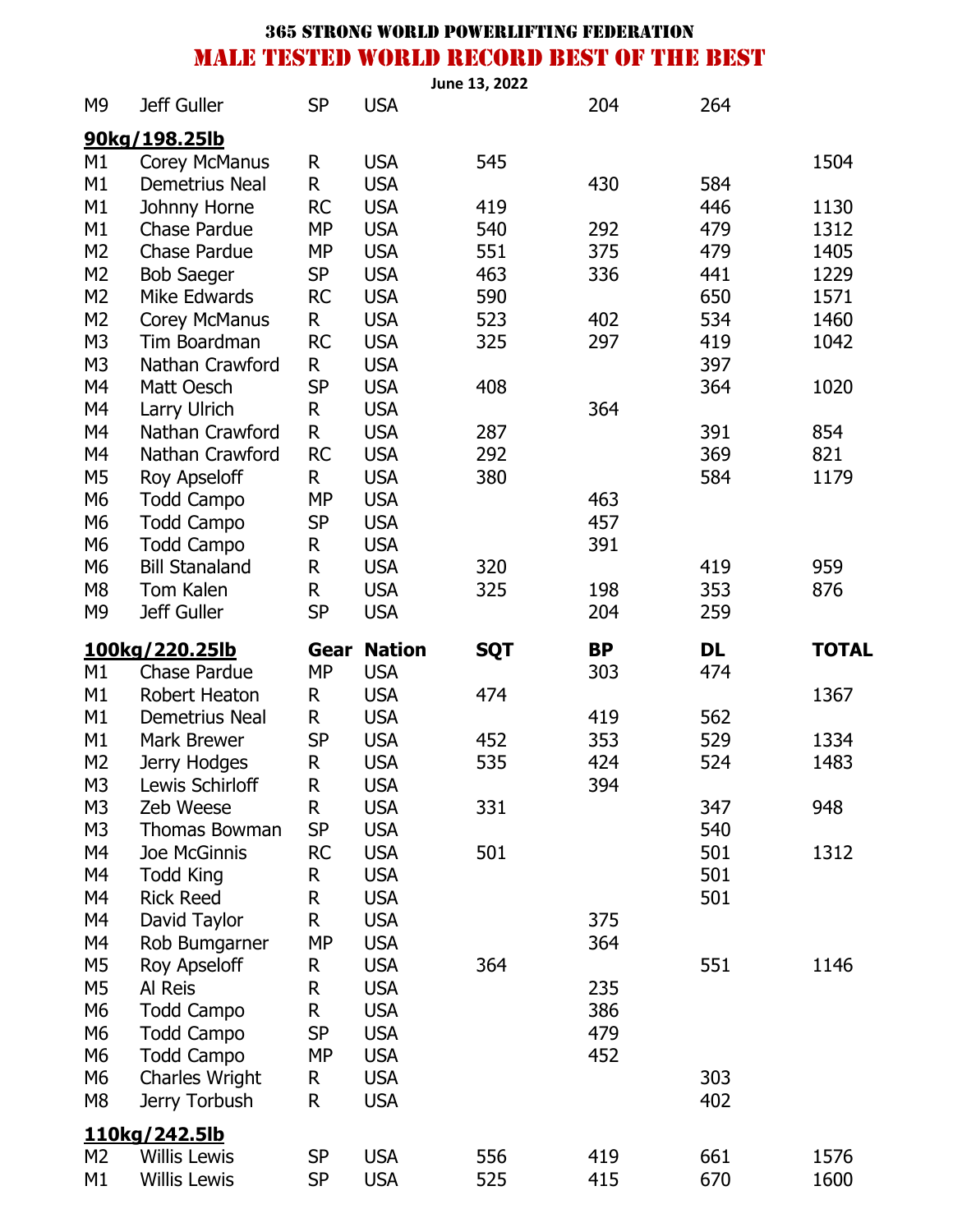|                |                               |              |               | June 13, 2022     |           |           |              |
|----------------|-------------------------------|--------------|---------------|-------------------|-----------|-----------|--------------|
| M1             | <b>Mark Brewer</b>            | <b>MP</b>    | <b>USA</b>    | 455               | 340       | 550       | 1295         |
| M1             | Jeremy Bost                   | <b>RC</b>    | <b>USA</b>    | 568               | 408       | 562       | 1538         |
| M <sub>2</sub> | James Justice                 | <b>RC</b>    | <b>USA</b>    | 529               |           | 551       | 1427         |
| M <sub>2</sub> | <b>Eddie Rose</b>             | R            | <b>USA</b>    |                   | 352       | 501       |              |
| M <sub>3</sub> | <b>Todd Little</b>            | $\mathsf R$  | <b>USA</b>    | 474               |           |           |              |
| M <sub>3</sub> | <b>Woody Brown</b>            | R            | <b>USA</b>    |                   | 402       |           |              |
| M <sub>3</sub> | <b>Mitch Phillips</b>         | $\mathsf R$  | <b>USA</b>    |                   |           | 573       | 1361         |
| M <sub>3</sub> | Mike Sartain                  | <b>RC</b>    | <b>USA</b>    |                   |           | 485       |              |
| M <sub>3</sub> | John Borek                    | <b>MP</b>    | <b>USA</b>    |                   | 513       |           |              |
| M <sub>3</sub> | Harry Wotring                 | <b>MP</b>    | <b>USA</b>    |                   |           | 505       |              |
| M <sub>3</sub> | <b>Chuck Ayers</b>            | <b>SP</b>    | <b>USA</b>    |                   | 452       |           |              |
| M4             | Joe McGinnis                  | R            | <b>USA</b>    | 430               |           | 480       | 1141         |
| M4             | Joe McGinnis                  | <b>RC</b>    | <b>USA</b>    | 463               |           | 452       | 1207         |
| M4             | David Taylor                  | R            | <b>USA</b>    |                   | 380       |           |              |
| M4             | Rob Bumgarner                 | <b>MP</b>    | <b>USA</b>    |                   | 350       |           |              |
| M <sub>5</sub> | James Walker                  | R            | <b>USA</b>    |                   | 397       |           |              |
| M <sub>5</sub> | Duke Dudley                   | R            | <b>USA</b>    |                   |           | 413       |              |
| M <sub>5</sub> | Joe McGinnis                  | <b>RC</b>    | <b>USA</b>    | 507               |           | 507       | 1334         |
| M <sub>6</sub> | <b>Steve Reschke</b>          | R            | <b>USA</b>    | 231               |           | 319       | 727          |
| M <sub>6</sub> | <b>Charles Wright</b>         | R            | <b>USA</b>    |                   | 303       | 325       |              |
|                |                               | Gear         | <b>Nation</b> |                   | <b>BP</b> | <b>DL</b> | <b>TOTAL</b> |
| M1             | 125kg/275.5lb<br>Daniel Scott | R            | <b>USA</b>    | <b>SQT</b><br>479 |           | 601       | 1422         |
| M1             | Shane Gray                    | R            | <b>USA</b>    |                   | 463       |           |              |
| M <sub>2</sub> | Clarence Jackson              | ${\sf R}$    | <b>USA</b>    | 551               |           | 584       | 1560         |
| M <sub>2</sub> | Kenny Blackman                | $\mathsf{R}$ | <b>USA</b>    |                   | 470       |           |              |
| M <sub>2</sub> | <b>Willis Lewis</b>           | <b>SP</b>    | <b>USA</b>    | 562               |           | 584       | 1532         |
| M <sub>2</sub> | <b>Clint Poore</b>            | <b>SP</b>    | <b>USA</b>    |                   | 529       |           |              |
| M <sub>2</sub> | Jeremy Bost                   | <b>RC</b>    | <b>USA</b>    | 601               |           | 540       | 1554         |
| M <sub>3</sub> | <b>Bryant Dilda</b>           | <b>RC</b>    | <b>USA</b>    | 727               |           | 545       | 1703         |
| M <sub>3</sub> | Kenneth Moore                 | R.           | <b>USA</b>    |                   | 435       |           |              |
| M <sub>3</sub> | Jeffrey Trent                 | R            | <b>USA</b>    |                   |           | 501       |              |
| M4             | <b>Tim Womack</b>             | R            | <b>USA</b>    | 479               | 380       | 545       | 1383         |
| M <sub>5</sub> | Tom Bowman                    | <b>MP</b>    | <b>USA</b>    | 825               |           |           |              |
| M <sub>5</sub> | John Mattei                   | <b>MP</b>    | <b>USA</b>    |                   | 350       | 525       | 1425         |
| M <sub>6</sub> | John von Rohr                 | <b>SP</b>    | GR/US         |                   | 292       |           |              |
| M7             | John von Rohr                 | <b>SP</b>    | GR/US         |                   | 362       |           |              |
|                |                               |              |               |                   |           |           |              |
|                | 140kg/308.75                  |              |               |                   |           |           |              |
| M1             | <b>Toby Elmer</b>             | R            | <b>USA</b>    | 518               |           | 540       | 1400         |
| M1             | Kevin Sease                   | R            | <b>USA</b>    |                   | 402       |           |              |
| M1             | John Butler                   | <b>RC</b>    | <b>USA</b>    | 590               |           | 639       | 1582         |
| M1             | Chris Young                   | <b>MP</b>    | <b>USA</b>    | 904               | 551       | 606       | 2061         |
| M <sub>2</sub> | Derrick Hill                  | <b>RC</b>    | <b>USA</b>    | 518               |           | 562       | 1190         |
| M <sub>2</sub> | Robert David Sr.              | R.           | <b>USA</b>    |                   | 460       | 680       |              |
| M <sub>2</sub> | Hanz Hoag                     | <b>SP</b>    | <b>USA</b>    |                   | 557       |           |              |
| M <sub>3</sub> | <b>Bud Wofford</b>            | <b>MP</b>    | <b>USA</b>    |                   | 452       |           |              |
| M <sub>3</sub> | Jim Towne                     | R            | <b>USA</b>    |                   | 364       | 474       |              |
| M4             | <b>Bill Gillespie</b>         | <b>MP</b>    | <b>USA</b>    |                   | 904       |           |              |
| M4             | <b>Terry Cox</b>              | R            | <b>USA</b>    |                   | 435       |           |              |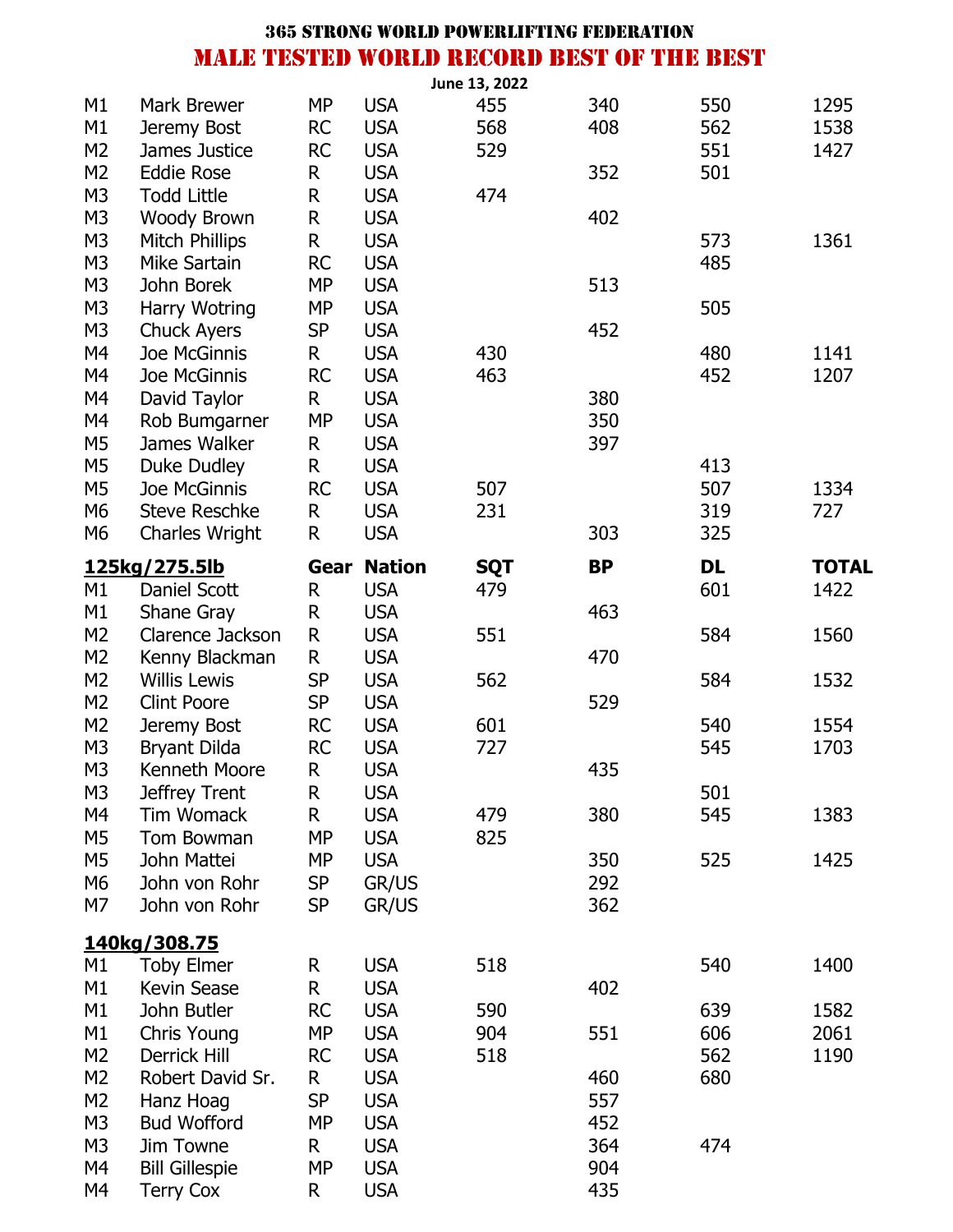|                                                                                  |                                                                                                                                                                |                                            |                                                                                                                 | June 13, 2022                       |                                         |                                                   |                                   |
|----------------------------------------------------------------------------------|----------------------------------------------------------------------------------------------------------------------------------------------------------------|--------------------------------------------|-----------------------------------------------------------------------------------------------------------------|-------------------------------------|-----------------------------------------|---------------------------------------------------|-----------------------------------|
| M <sub>5</sub><br>M7                                                             | <b>Bill Gillespie</b><br>John von Rohr                                                                                                                         | <b>MP</b><br><b>SP</b>                     | <b>USA</b><br><b>USA</b>                                                                                        |                                     | 1053<br>303                             |                                                   |                                   |
|                                                                                  | $140+kg/SHW$                                                                                                                                                   |                                            |                                                                                                                 |                                     |                                         |                                                   |                                   |
| M1<br>M <sub>2</sub><br>M <sub>2</sub>                                           | Jerod Dawson<br>Hanz Hoag<br><b>Bud Wofford</b>                                                                                                                | R<br><b>SP</b><br><b>MP</b>                | <b>USA</b><br><b>USA</b><br><b>USA</b>                                                                          | 510                                 | 551<br>408                              | 510                                               | 1320                              |
| M <sub>2</sub><br>M <sub>3</sub><br>M4<br>M4<br>M <sub>5</sub><br>M <sub>5</sub> | David Rainwater<br><b>Terry Cox</b><br><b>Robert Cutts</b><br><b>Bill Gillespie</b><br><b>Bill Gillespie</b><br><b>Bill Gillespie</b>                          | R<br>R<br>R<br><b>MP</b><br>R<br><b>MP</b> | <b>USA</b><br><b>USA</b><br><b>USA</b><br><b>USA</b><br><b>USA</b><br><b>USA</b>                                | 419                                 | 413<br>441<br>452<br>915<br>523<br>1130 | 463                                               | 1290                              |
|                                                                                  |                                                                                                                                                                |                                            |                                                                                                                 | <b>Male Teenage &amp; Youth All</b> |                                         |                                                   |                                   |
| T1<br>T <sub>3</sub><br>Y.<br>KC<br>KC<br>KC<br>KC                               | 52kg/114.5lb<br>Aiden Caldwell<br><b>Travis Johnson</b><br><b>Skyler Walters</b><br>Xavier Robinson<br>Raymond Cole<br>Kayden Stratton<br><b>Wyatt Bullins</b> | Gear<br>R<br>R<br>R<br>R<br>R<br>R<br>R    | <b>Nation</b><br><b>USA</b><br><b>USA</b><br><b>USA</b><br><b>USA</b><br><b>USA</b><br><b>USA</b><br><b>USA</b> | <b>SQT</b><br>140<br>193<br>143     | <b>BP</b><br>65<br>125<br>94            | DL<br>225<br>270<br>176<br>149<br>121<br>94<br>88 | <b>TOTAL</b><br>430<br>579<br>413 |
| T <sub>2</sub><br>T1                                                             | 56kg/123.5lb<br>Dayton Wade<br>Ryan Waller                                                                                                                     | Gear<br><b>RC</b><br>R                     | <b>Nation</b><br><b>USA</b><br><b>USA</b>                                                                       | <b>SQT</b>                          | <b>BP</b><br>176<br>149                 | <b>DL</b><br>209<br>231                           | <b>TOTAL</b>                      |
|                                                                                  | 60kg/132.25lb                                                                                                                                                  |                                            |                                                                                                                 |                                     |                                         |                                                   |                                   |
| T1<br>T <sub>3</sub><br>T <sub>2</sub>                                           | Pierson Shaw<br>Zack Osenbaugh<br>Ryan Waller                                                                                                                  | R<br>$\mathsf R$<br>R                      | <b>USA</b><br><b>USA</b><br><b>USA</b>                                                                          | 220<br>264                          | 138<br>182<br>182                       | 331<br>325<br>314                                 | 689<br>760                        |
| Y                                                                                | <b>Skyler Walters</b>                                                                                                                                          | R                                          | <b>USA</b>                                                                                                      | 204                                 | 110                                     | 209                                               | 523                               |
|                                                                                  |                                                                                                                                                                |                                            |                                                                                                                 |                                     |                                         |                                                   |                                   |
| T <sub>3</sub><br>T <sub>3</sub>                                                 | 67.5kg/148.75lb<br><b>Ethan Farrell</b><br>Kayman Wright                                                                                                       | R<br>R                                     | <b>USA</b><br><b>USA</b>                                                                                        | 391                                 | 275                                     | 430                                               | 1031                              |
| T1<br>T1<br>T <sub>2</sub>                                                       | <b>Gabriel Hudson</b><br>Archer Richardson<br>Eric Sassi                                                                                                       | R<br>R<br>R                                | <b>USA</b><br><b>USA</b><br><b>USA</b>                                                                          | 281                                 | 204<br>210                              | 342<br>309                                        | 777                               |
| T <sub>2</sub><br>Y                                                              | Nash Johnson<br>Archer Richardson                                                                                                                              | R<br>R                                     | <b>USA</b><br><b>USA</b>                                                                                        | 281                                 | 149                                     | 320                                               | 782                               |
| Y<br>Y                                                                           | Dashiel Grant<br><b>Mason Jones</b>                                                                                                                            | R<br>R                                     | <b>USA</b><br><b>USA</b>                                                                                        | 143                                 |                                         | 204                                               | 292                               |
|                                                                                  | 75kg/165.25lb                                                                                                                                                  |                                            |                                                                                                                 |                                     |                                         |                                                   |                                   |
| T <sub>3</sub><br>T <sub>3</sub>                                                 | Joseph Thomas<br>Max Hedrick                                                                                                                                   | R<br>R                                     | <b>USA</b><br><b>USA</b>                                                                                        | 452                                 | 286                                     | 502                                               | 1223                              |
| T <sub>3</sub>                                                                   | <b>Matthew Joines</b>                                                                                                                                          | <b>RC</b>                                  | <b>USA</b>                                                                                                      | 303                                 |                                         | 408                                               | 920                               |
| T1<br>T1                                                                         | <b>Austin Smith</b><br>Zander Richardson R                                                                                                                     | R                                          | <b>USA</b><br><b>USA</b>                                                                                        | 335                                 | 260                                     | 342                                               | 915                               |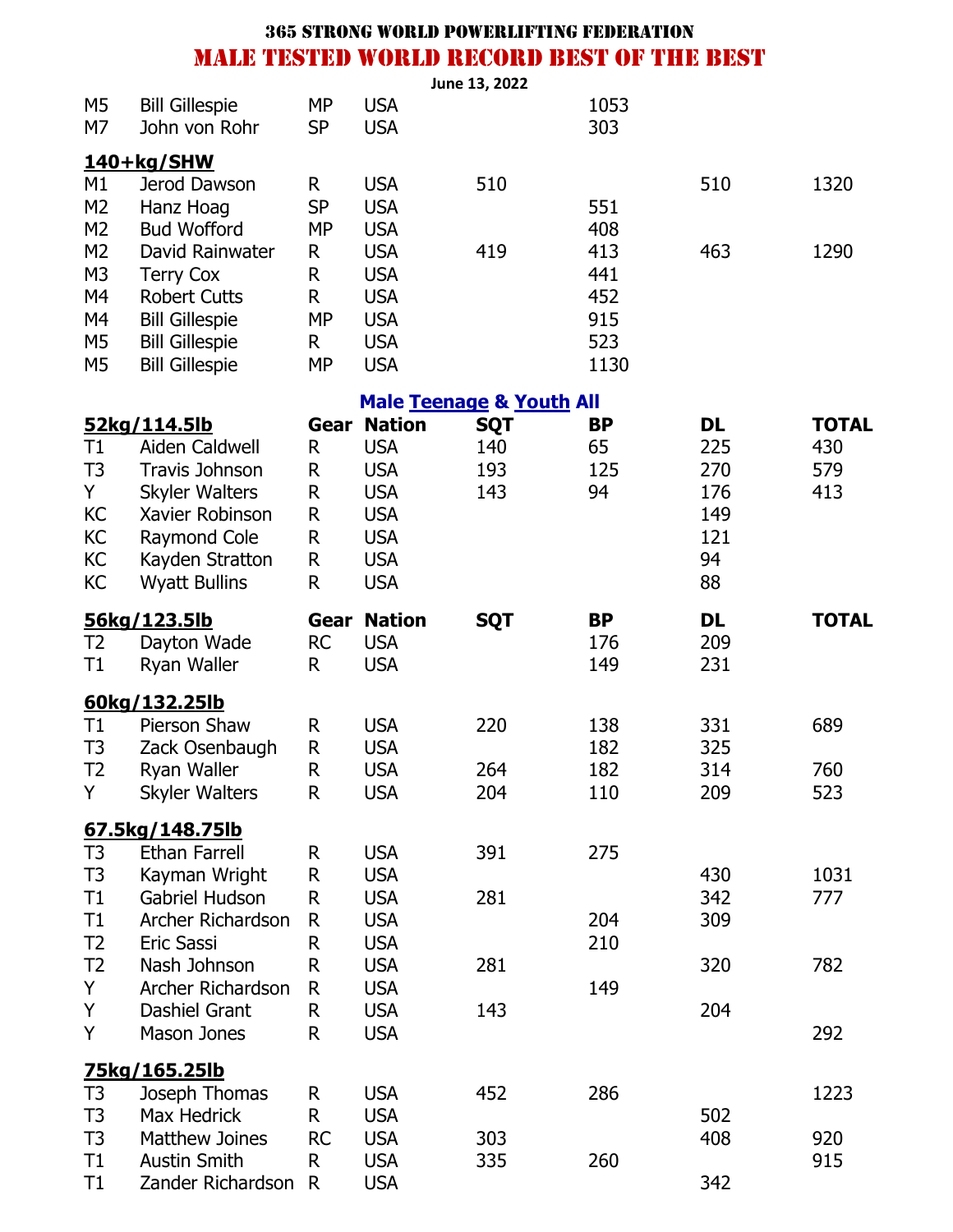|                |                          |           |               | June 13, 2022 |           |           |              |
|----------------|--------------------------|-----------|---------------|---------------|-----------|-----------|--------------|
| T <sub>2</sub> | John Oesch               | <b>SP</b> | <b>USA</b>    | 402           | 198       | 452       | 1031         |
| T <sub>2</sub> | Max Hedrick              | R         | <b>USA</b>    |               | 237       | 413       | 998          |
| T <sub>2</sub> | <b>Maddox Catlin</b>     | R         | <b>USA</b>    | 358           |           |           |              |
| Y              | <b>Oliver Salonen</b>    | R         | Finland       |               | 44        |           |              |
|                | 82.5kg/181.75lb          | Gear      | <b>Nation</b> | <b>SQT</b>    | <b>BP</b> | <b>DL</b> | <b>Total</b> |
| T <sub>3</sub> | Devon Porter             | R         | <b>USA</b>    | 479           |           | 650       | 1422         |
| T <sub>3</sub> | <b>Isaac York</b>        | R         | <b>USA</b>    |               | 336       |           |              |
| T <sub>2</sub> | Juanito Ruiz             | R         | <b>USA</b>    |               | 259       |           |              |
| T <sub>2</sub> | <b>Damien Cross</b>      | R         | <b>USA</b>    | 386           |           | 507       | 1113         |
| T1             | <b>Reid West</b>         | R         | <b>USA</b>    | 270           | 171       | 320       | 750          |
| T1             | John Oesch               | <b>SP</b> | <b>USA</b>    | 364           | 182       | 463       | 1009         |
|                | 90kg/198.25lb            |           |               |               |           |           |              |
| T <sub>3</sub> | Micah Oxford             | R         | <b>USA</b>    | 557           | 347       |           | 1394         |
| T <sub>3</sub> | Edwin Byler              | R         | <b>USA</b>    |               |           | 579       |              |
| T <sub>3</sub> | <b>Cameron Wilson</b>    | <b>SP</b> | <b>USA</b>    | 502           | 226       | 502       | 1230         |
| T2             | Jon Rand                 | <b>RC</b> | <b>USA</b>    | 445           |           |           |              |
| T <sub>2</sub> | Judah Hill               | <b>RC</b> | <b>USA</b>    |               |           | 485       | 1168         |
| T <sub>2</sub> | Josh Steele              | R         | <b>USA</b>    |               | 265       |           |              |
| T <sub>2</sub> | <b>Reid West</b>         | R         | <b>USA</b>    | 320           |           | 336       | 860          |
| T1             | <b>Trevor Richardson</b> | R         | <b>USA</b>    |               | 248       |           |              |
|                | 100kg/220.25lb           |           |               |               |           |           |              |
| T1             | <b>Chase Shorey</b>      | R         | <b>USA</b>    | 419           |           |           | 1174         |
| T1             | Terrence McCauley Jr. R  |           | <b>USA</b>    |               | 286       |           |              |
| T1             | Jake Payne               | R.        | <b>USA</b>    |               |           | 551       |              |
| T <sub>2</sub> | Jared Simpson            | <b>RC</b> | <b>USA</b>    | 430           |           |           | 1218         |
| T <sub>2</sub> | Judah Hill               | R.        | <b>USA</b>    | 485           |           | 441       | 1168         |
| T <sub>2</sub> | Daniel Barnhart          | <b>RC</b> | <b>USA</b>    |               |           | 496       |              |
| T <sub>2</sub> | Camden Good              | R         | <b>USA</b>    |               | 386       |           |              |
| T2             | Zack Stump               | R         | <b>USA</b>    |               |           | 474       |              |
| T <sub>3</sub> | Dayton Mooney            | <b>RC</b> | <b>USA</b>    | 612           | 331       | 601       | 1527         |
| T <sub>3</sub> | <b>Damien Cross</b>      | R         | <b>USA</b>    |               |           | 551       | 1268         |
| T <sub>3</sub> | Judah Rainey             | R         | <b>USA</b>    | 529           |           |           | 1268         |
|                | 110kg/242.5lb            |           |               |               |           |           |              |
| T <sub>3</sub> | <b>Andrew Hause</b>      | <b>RC</b> | <b>USA</b>    | 700           | 385       | 744       | 1735         |
| T <sub>3</sub> | Anders Juntunen          | R         | <b>USA</b>    | 524           |           |           | 1312         |
| T <sub>3</sub> | <b>Jesse Tomberlin</b>   | R         | <b>USA</b>    |               |           | 540       |              |
| T <sub>2</sub> | <b>Tyler Popejoy</b>     | <b>MP</b> | <b>USA</b>    | 501           | 364       | 314       | 1179         |
| T <sub>2</sub> | <b>Triston Norris</b>    | R         | <b>USA</b>    | 463           |           | 557       | 1372         |
| T <sub>2</sub> | Camden Good              | R         | <b>USA</b>    |               | 386       |           |              |
| T1             | Drew Wright              | R         | <b>USA</b>    | 325           | 193       | 391       | 909          |
|                | 125kg/275.5lb            |           |               |               |           |           |              |
| T <sub>3</sub> | Jason Clapp              | R         | <b>USA</b>    | 524           |           | 524       |              |
| T <sub>3</sub> | Meredith Waugh           | R         | <b>USA</b>    |               | 364       |           |              |
| T <sub>3</sub> | Bryan Camhi              | R         | <b>USA</b>    |               | 342       |           | 1372         |
| T <sub>2</sub> | Bryan Camhi              | R         | <b>USA</b>    | 475           | 330       |           | 1030         |
| T <sub>2</sub> | Matthew Higgins          | R         | <b>USA</b>    |               |           | 342       |              |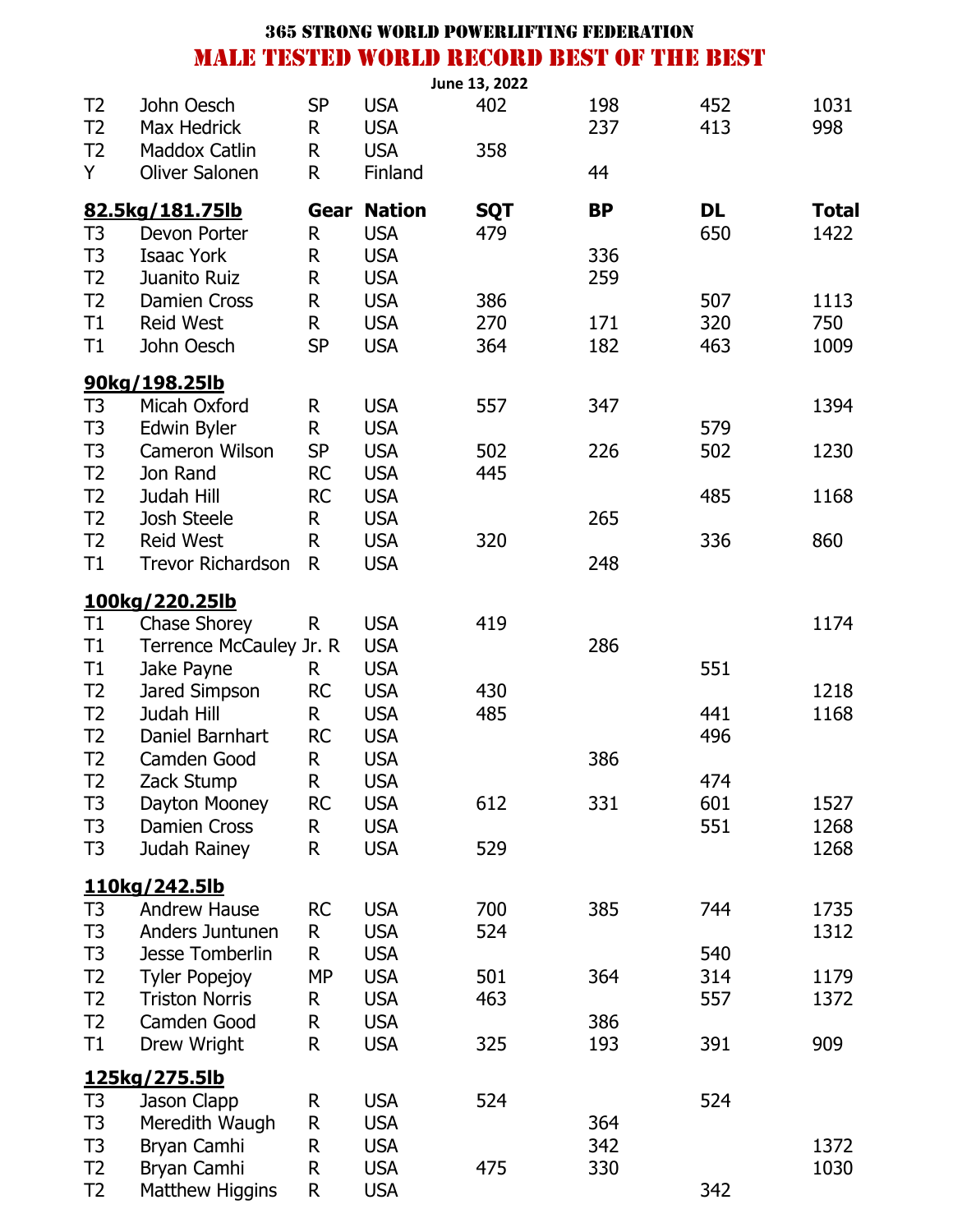|  | <b>365 STRONG WORLD POWERLIFTING FEDERATION</b> |  |  |
|--|-------------------------------------------------|--|--|
|  | MALE TESTED WORLD RECORD BEST OF THE BEST       |  |  |

|                                             |                                        |                        |                          | June 13, 2022  |            |            |              |
|---------------------------------------------|----------------------------------------|------------------------|--------------------------|----------------|------------|------------|--------------|
|                                             | <u>140kg/308.75lb</u>                  |                        |                          |                |            |            |              |
| T <sub>3</sub><br>T <sub>2</sub>            | <b>Andrew Nelson</b><br>Gage Bohmuller | R.<br><b>RC</b>        | <b>USA</b><br><b>USA</b> | 446<br>441     | 303<br>314 | 557<br>513 | 1284<br>1268 |
|                                             |                                        |                        |                          |                |            |            |              |
|                                             | <u>140+kg/SHW</u>                      |                        |                          |                |            |            |              |
| T <sub>2</sub><br>T <sub>3</sub>            | David Lange<br><b>Connor McHugh</b>    | $\mathsf{R}$<br>R      | <b>USA</b><br><b>USA</b> | 584<br>485     | 281        | 617<br>573 | 1339         |
|                                             |                                        |                        |                          |                |            |            |              |
|                                             |                                        |                        |                          | Male M/P/F All |            |            |              |
|                                             | <u>67.5kg/148.75lb</u>                 | Gear                   | <b>Nation</b>            | <b>SQT</b>     | <b>BP</b>  | <b>DL</b>  | <b>Total</b> |
|                                             | <b>Maurice Shivers</b>                 | R.                     | <b>USA</b>               | 335            | 250        | 400        | 985          |
|                                             | <u>75kg/165.25lb</u>                   |                        |                          |                |            |            |              |
|                                             | Zachary Enokido                        | $\mathsf{R}$           | <b>USA</b>               |                | 364        |            |              |
| <b>Ricky James</b>                          |                                        | R                      | <b>USA</b>               | 468            |            | 485        | 1268         |
|                                             | James Harvey<br><b>Scott Faircloth</b> | R<br><b>RC</b>         | <b>USA</b><br><b>USA</b> | 425            |            | 485<br>450 | 1105         |
|                                             |                                        |                        |                          |                |            |            |              |
|                                             | 82.5kg/181.75lb                        |                        |                          |                |            |            |              |
|                                             | <b>Dustin McClure</b>                  | <b>MP</b>              |                          |                |            | 441        |              |
|                                             | Chris Williamson                       | <b>MP</b>              |                          |                | 606        |            |              |
| <b>Ricky James</b>                          |                                        | R                      | <b>USA</b>               | 468            |            |            | 1268         |
| <b>Kris Carriere</b><br><b>Allen Pearce</b> |                                        | R<br><b>RC</b>         | <b>USA</b><br><b>USA</b> | 518            | 369        | 507<br>534 | 1422         |
|                                             |                                        |                        |                          |                |            |            |              |
|                                             | 90kg/198.25lb                          | Gear                   | <b>Nation</b>            | <b>SQT</b>     | <b>BP</b>  | <b>DL</b>  | <b>Total</b> |
|                                             |                                        |                        |                          |                |            |            |              |
|                                             | <b>Todd Campo</b>                      | <b>MP</b>              | <b>USA</b>               |                | 463        |            |              |
|                                             | <b>Todd Campo</b>                      | <b>SP</b>              | <b>USA</b>               |                | 457        |            |              |
|                                             | Louis Batchelor                        | R.                     | <b>USA</b>               |                | 391        |            |              |
|                                             | <b>Chase Pardue</b>                    | <b>MP</b>              | <b>USA</b>               | 551            |            | 479        | 1405         |
|                                             | John Huderson                          | R                      | <b>USA</b>               | 529            |            | 612        | 1493         |
|                                             | Jeffery Martin                         | <b>RC</b>              | <b>USA</b>               | 513            |            | 590        | 1405         |
|                                             | <u>100kg/220.25lb</u>                  |                        |                          |                |            |            |              |
| Jim Burton                                  |                                        | <b>SP</b>              | <b>USA</b>               | 579            |            | 573        | 1571         |
|                                             | <b>Todd Campo</b>                      | <b>SP</b>              | <b>USA</b>               |                | 479        |            |              |
|                                             | <b>Todd Campo</b>                      | <b>MP</b>              | <b>USA</b>               |                | 452        |            |              |
| <b>Burt Conley</b>                          |                                        | R                      | <b>USA</b>               | 573            |            | 573        | 1516         |
|                                             | Robert Heaton<br>Zack Kendall          | R<br><b>RC</b>         | <b>USA</b><br><b>USA</b> | 556            | 380        | 579        | 1483         |
|                                             |                                        |                        |                          |                |            |            |              |
|                                             | <u>110kg/242.5lb</u>                   |                        |                          |                |            |            |              |
| Jim Burton                                  |                                        | <b>SP</b>              | <b>USA</b>               | 573            |            | 573        | 1549         |
|                                             | <b>Chuck Ayers</b><br>Austin Robertson | <b>SP</b><br><b>RC</b> | <b>USA</b><br><b>USA</b> |                | 452        | 601        |              |
|                                             | <b>Rashad Gatling</b>                  | R                      | <b>USA</b>               | 534            |            | 601        | 1521         |
|                                             | Jeremy Bost                            | <b>RC</b>              | <b>USA</b>               | 568            | 408        |            | 1538         |
|                                             | Kyle Robinett                          | <b>RC</b>              | <b>USA</b>               |                | 408        | 584        |              |
|                                             | <u>125kg/275.5lb</u>                   |                        |                          |                |            |            |              |